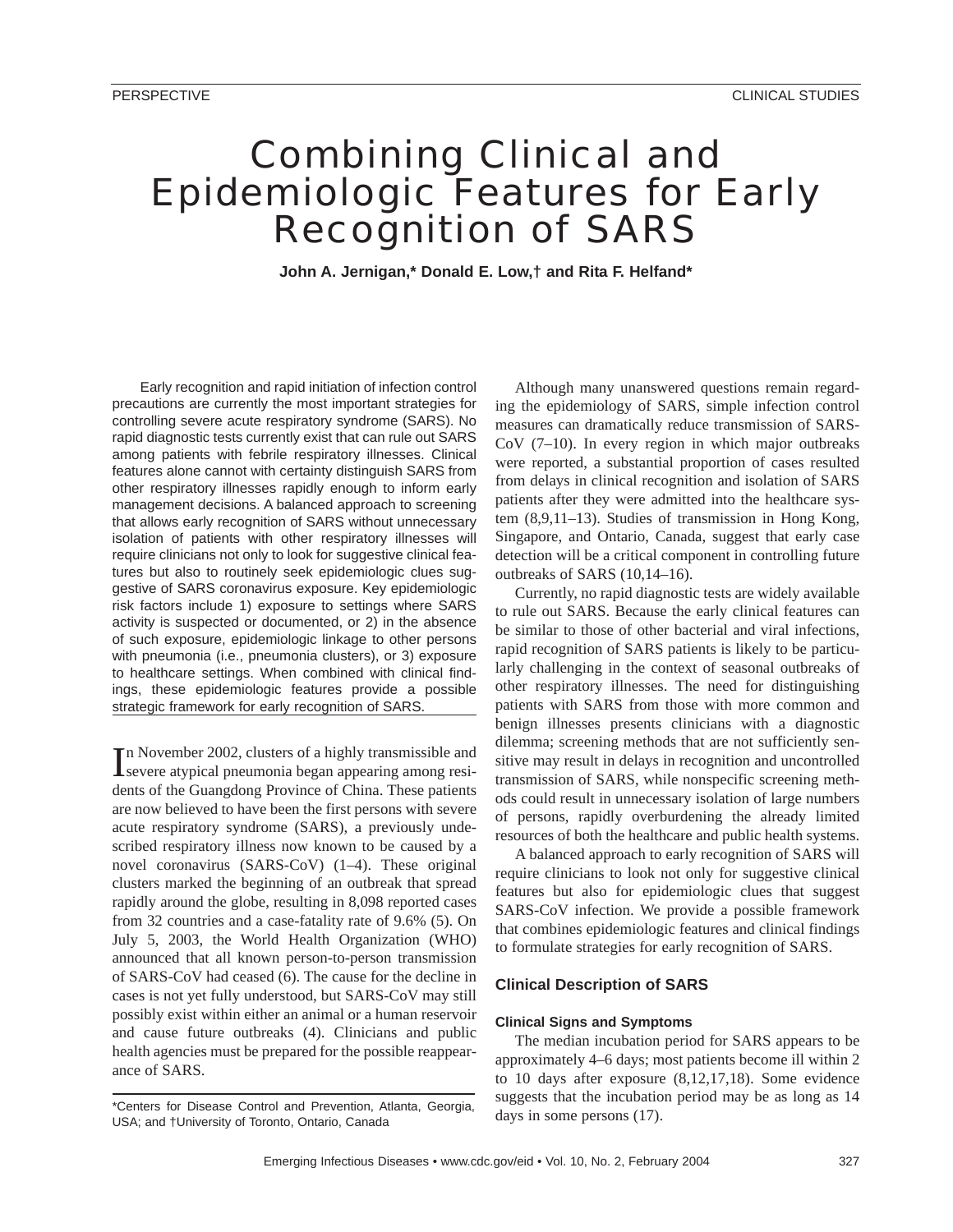The most common initial symptom is fever, often accompanied by headache, myalgia, malaise, chills, and rigor (1,11,17–22). In some patients, headache, myalgia, and malaise precede the onset of fever by up to 1 day, and fever may have resolved by the time respiratory symptoms appear (1,18,19,22). Respiratory symptoms typically do not begin until 2–7 days after illness onset, although they are among the initial symptoms in up to 30% of patients (1,18–20). The most common respiratory complaints are lower respiratory tract symptoms, including nonproductive cough and dyspnea; productive cough is reported in up to 25% of patients  $(1,11,17-22)$ . In some series, <10% of patients reported upper respiratory complaints (18,20,23), but in others the reported prevalence of rhinorrhea or sore throat is as high as 25% among patients with SARS (11,17,19). The prevalence of gastrointestinal symptoms has varied by report, but nausea, vomiting, diarrhea, or a combination of these symptoms has been reported in up to 25% of patients with SARS at the time of initial evaluation  $(1,11,17–22,24)$ . In one series, diarrhea developed in 73% of patients at some point in the course of illness (22). Fever and diarrhea have been the dominant initial symptoms in some patients (13). Asymptomatic infection with SARS-CoV appears to be uncommon (25,26).

Elderly patients and those with underlying chronic illnesses such as renal failure may not have typical symptoms of SARS (12,13,27). For patients in this group who have strong epidemiologic risk factors for SARS, the diagnosis should be considered in almost any change in health status, even if the patients do not exhibit typical clinical features.

## **Physical Findings**

Tachypnea, tachycardia, and hypoxemia have been reported in 40% to 75% of patients upon admission to the hospital (1,18–20) but may be less common in patients who are evaluated earlier in the course of illness as outpatients (21). Upon auscultation of the lungs, rales or rhonchi have been detectable in most patients in some series, and less commonly in others (18,20,21,28). Some researchers have observed a lack of lung sounds despite marked infiltration on chest radiography (21,28). As many as 15%–44% of patients may have a normal measured body temperature when first evaluated (18,19).

#### **Laboratory Findings**

Hematologic abnormalities are among the most consistent laboratory findings reported in patients with SARS; most patients have total leukocyte counts that are normal or slightly low, and 70%–95% of patients have lymphopenia (11,18–20,22,29). Platelet counts are mildly depressed in 30% to 50% of patients (11,19,22,29). Prolongation of the activated partial thromboplastin time can be observed

in 40% to 60% of patients, but disseminated intravascular coagulation is uncommon (11,29).

Other common abnormal laboratory findings include elevated lactate dehydrogenase levels in 70% to 90% of patients (11,18,19), elevated alanine aminotransferase or aspartate aminotransferase levels in 20% to 30% (11,22), elevated creatine phosphokinase in 30% to 40% (11,22,30), and elevated C-reactive protein (1,31).

#### **Radiographic Findings**

While the full understanding of the spectrum of radiographic manifestations of SARS will require additional information, available data suggest that almost all reported patients with laboratory evidence of SARS-CoV infection have radiographic evidence of pneumonia documented at some point during their illness (19,21,31). Chest radiographs may be normal in up to 30% of patients with the clinical diagnosis of SARS at the time when first evaluated (18,22,32–34). In reports from China, radiographic changes consistent with pneumonia were detected in 67% to 80% of SARS patients by day 3 of illness, 97%–100% by day 7, and in 100% by day 10 (33,34). A lesion typically begins as an isolated focal lesion found in a peripheral location, often in the lower lobes. In 75% of patients, the lesions progress over several days to involve additional lobes or both lungs (32,34).

Computed tomography (CT) of the chest appears to be more sensitive than conventional chest radiography for detecting pneumonia; SARS patients who have normal chest radiographic findings early in their clinical course often have evidence of pneumonia by CT (11,35). Common CT findings are ground-glass opacification and a lower lobe and peripheral distribution (35).

#### **Distinguishing SARS from Other Illnesses**

As with other causes of bacterial and viral pneumonia, clinical findings in patients with SARS cannot accurately predict the causative agent. Further study is required to determine whether a constellation of clinical findings alone can be used to discriminate accurately between SARS and other (especially viral) respiratory illnesses. Many of the clinical and laboratory features of SARS are similar to those in other forms of viral pneumonia  $(28,36)$ . Several clinical features, however, may be helpful in facilitating recognition of patients with SARS (Table 1).

#### **Laboratory Tests for SARS-CoV**

The main laboratory tests available to diagnose SARS-CoV infection are RNA detection through reverse transcriptase-polymerase chain reaction (RT-PCR) or real-time PCR and serologic testing for antibodies against SARS-CoV (1,2,22). None of these tests can be used reliably to detect the presence or absence of SARS-CoV infection at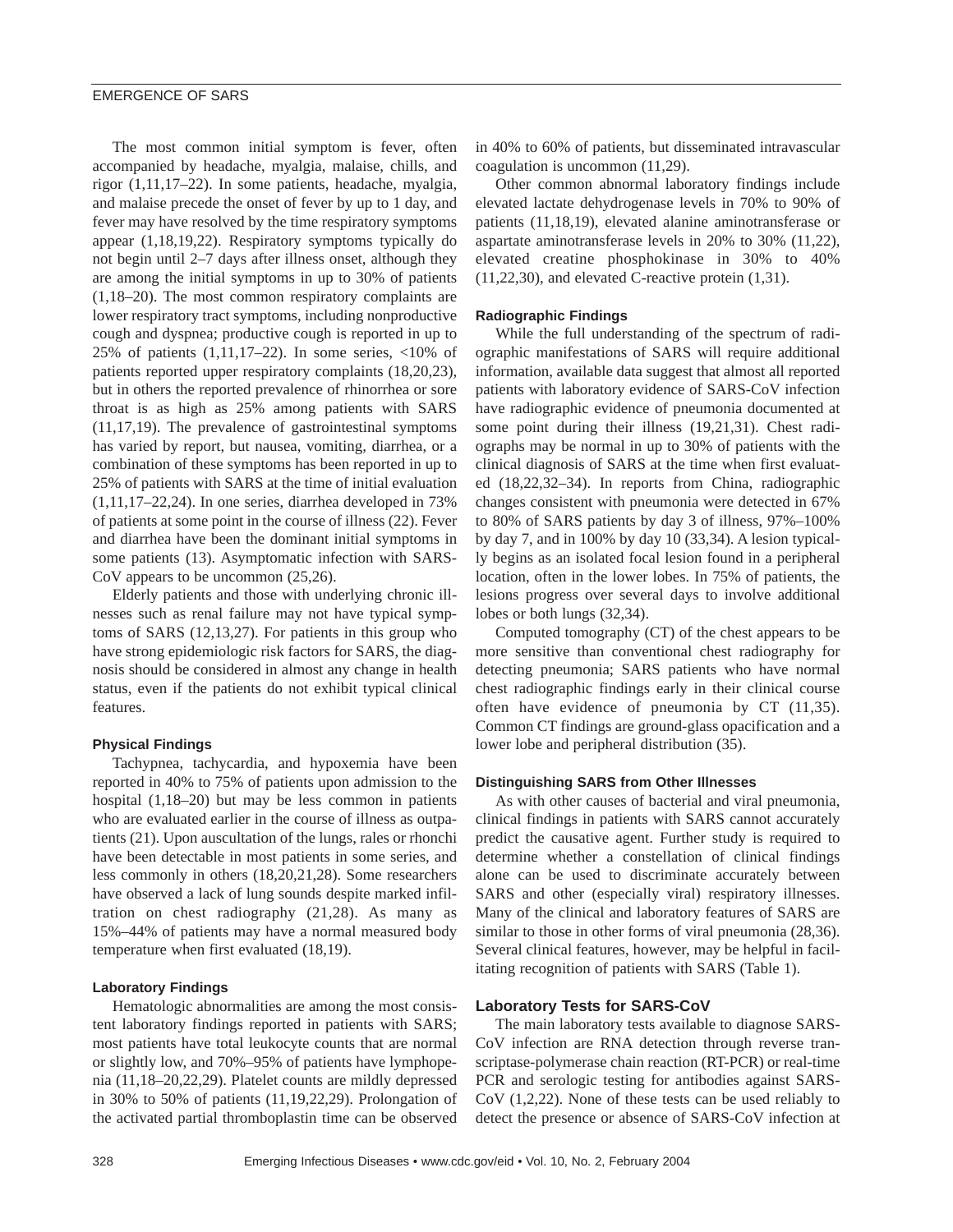the time of initial evaluation. RT-PCR and real-time PCR are insufficiently sensitive to reliably diagnose all persons with SARS when first evaluated; in one study, SARS-CoV was initially detected in nasopharyngeal samples by RT-PCR in 32% of patients and in 68% at day 14 after illness onset (22). PCR tests also can provide false-positive test results even in the most experienced laboratories, so their indiscriminant use for persons at low risk for SARS infection could result in a false diagnosis of SARS and unnecessarily initiating isolation and quarantine measures. Although antibodies can be detected in serologic assays starting at 10 to 14 days after illness onset (2,22), serologic tests cannot reliably rule out SARS-CoV infections until 28 days after onset of symptoms, when sensitivity is at least 93% (22).

While respiratory samples have been the most commonly used samples for virus detection, virus may be more readily detectable in serum earlier in the course of illness and in stool samples later in the course of illness (1,22) (Centers for Disease Control and Prevention [CDC], unpub. data). More research is needed to determine the optimal timing of sample collection, the duration of shedding, and the optimal type of sample.

# **Epidemiologic Features Important for Early Recognition of SARS**

Given that no specific clinical or laboratory findings can with certainty distinguish SARS from other respiratory illnesses rapidly enough to inform early management decisions, epidemiologic features are critical to early recognition of SARS. Epidemiologic features that may be helpful in early recognition include a history of exposure to known SARS case-patients or SARS-affected areas, an epidemiologic linkage to a cluster of pneumonia cases, a history of travel to previously SARS-affected areas, and employment as a healthcare worker with direct patient care.

# **Epidemiologic Linkage to Cases or SARS-affected Areas**

The predominant mode of transmission of SARS-CoV appears to be through large respiratory droplets or direct contact (7,8). This mode of transmission is consistent with the observation that most patients can be linked, either directly or indirectly, to persons with SARS or places where transmission is either suspected or documented (17,37). In the Toronto and Singapore outbreaks, >94% of case-patients had documented contact with a SARS patient or with a hospital ward where there was a known SARS patient (8,38). Therefore, determining if persons with symptoms compatible with SARS have an epidemiologic linkage either to other persons with known or suspected SARS or to places with known or suspected transmission of SARS-CoV is important.

Table 1.Common clinical features of severe acute respiratory syndrome (SARS)

| Clinical feature       | Common findings with SARS-associated<br>coronavirus infection                              |  |
|------------------------|--------------------------------------------------------------------------------------------|--|
| Initial symptoms       | Nonrespiratory prodrome lasting 2-7 days<br>characterized by one or more of the following: |  |
|                        | Fever                                                                                      |  |
|                        | Rigors                                                                                     |  |
|                        | Headache                                                                                   |  |
|                        | Malaise                                                                                    |  |
|                        | Myalgia                                                                                    |  |
|                        | Diarrhea                                                                                   |  |
|                        | Respiratory phase beginning 2-7 days after                                                 |  |
|                        | onset characterized by:                                                                    |  |
|                        | Nonproductive cough                                                                        |  |
|                        | Dyspnea                                                                                    |  |
|                        | Absence of upper respiratory symptoms                                                      |  |
| Laboratory<br>Findings | Normal or low total leukocyte cell count                                                   |  |
|                        | Lymphopenia                                                                                |  |
|                        | Mildly depressed platelet count                                                            |  |
|                        | Elevated lactate dehydrogenase levels                                                      |  |
|                        | Elevated creatine phosphokinase levels                                                     |  |
|                        | Elevated transaminase levels                                                               |  |
|                        | Prolonged activated partial thromboplastin time                                            |  |
| Radiographic           | Abnormal chest x-ray results in almost all                                                 |  |
| Findings               | patients by the second week of illness                                                     |  |

Whether a history of travel to areas previously affected by SARS will be a useful epidemiologic clue for recognizing future outbreaks depends in part on whether SARS-CoV currently exists within a human or an animal reservoir. If the virus exists within a human reservoir, the virus could reemerge anywhere on the globe, although the areas of highest activity during the recent outbreaks are most likely to harbor persistent infection in humans. Alternatively, if SARS-CoV currently exists primarily within the animal reservoir from which it originated, future outbreaks may more likely originate in Southeast Asia. Given that China appears to have been the origin of the most recent outbreak (4,39) and neighboring areas are at greatest risk, persons traveling in Southeast Asia, especially in China, Hong Kong, and Taiwan, may be at increased risk for infection if SARS recurs.

# **Case Clustering**

The major limitation of relying on linkage to settings of known transmission to identify persons at risk for SARS is identifying the first cases acquired in an area not previously known to have circulation of SARS-CoV. Because SARS-CoV infections tend to appear in clusters, one potential strategy for early recognition in such areas is to seek evidence for clustering of pneumonia cases. Early recognition of clusters requires clinicians evaluating patients with pneumonia to routinely seek a history of exposure to others with pneumonia.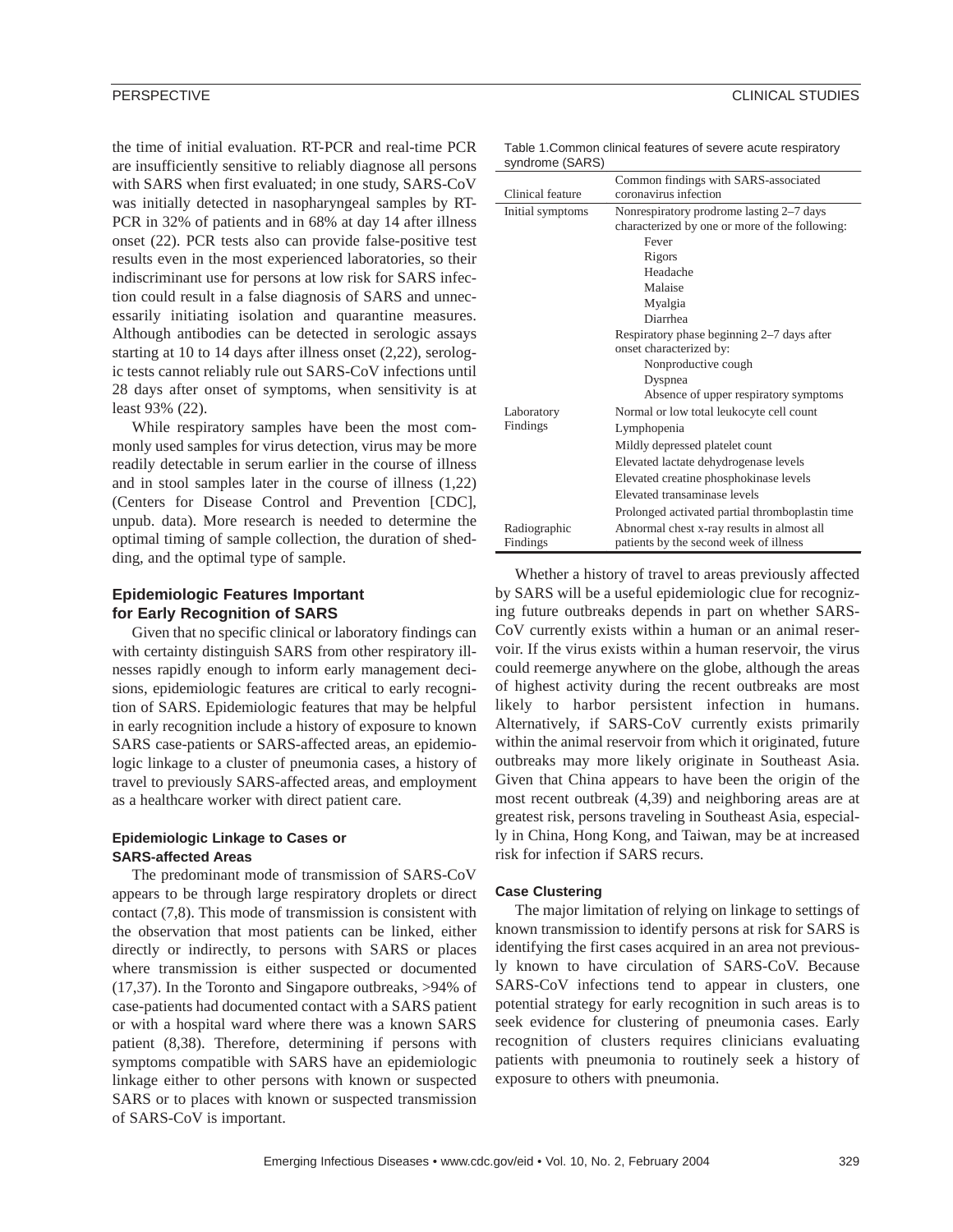# **Healthcare Association**

Healthcare facilities have played a central role in the epidemiology of SARS. Persons who work in healthcare settings were among the earliest and most severely affected group in almost every major outbreak reported, particularly during the earliest phases of the outbreak (8,11,13). For example, in the Toronto and Singapore outbreaks, 43% and 41%, respectively, of the SARS cases occurred in healthcare workers (40). Therefore, atypical pneumonia among healthcare workers should raise the suspicion for SARS, particularly if there are multiple cases among healthcare workers in the same facility.

# **Combining Clinical and Epidemiologic Features**

Since patients may transmit the virus early in the clinical course (8), the goal of diagnostic strategies should be to detect patients with SARS as early in the illness as possible to prevent potential transmission. A practical approach to evaluating patients with fever or respiratory symptoms is needed, which requires an assessment of the strength of the evidence of exposure to other SARS-CoV–infected persons. This assessment is directly related to the level of documented SARS activity in the surrounding community and the world.

# **Evaluating Patients in the Absence of Documented SARS Activity Anywhere in the World**

In the absence of any documented SARS transmission worldwide, the overall likelihood that a given patient has SARS-CoV infection will be exceedingly low unless there are both typical clinical findings and some accompanying epidemiologic evidence for SARS-CoV infection. Therefore, one approach would be to consider the diagnosis only among patients with both 1) unexplained severe pneumonia and 2) epidemiologic evidence that could suggest SARS, including a link to a cluster of cases of unexplained pneumonia, a history of recent travel (or close contact to an ill traveler) to a previously SARS-affected area, or employment as a healthcare worker with direct patient care responsibilities (Table 2). For persons who are healthcare workers or who have traveled to previously SARSaffected areas, evidence of clustered pneumonia cases would further increase the index of suspicion. In addition, atypical pneumonia in a person who works in a laboratory that contains live SARS-CoV should raise the possibility of SARS.

In the absence of pneumonia, history of travel to a previously SARS-affected area is likely to have an extremely low positive predictive value for detecting SARS among patients with respiratory illness and, if used as a screening tool, would likely result in an unacceptable burden on the public health system. (U.S. travelers alone make almost 5

million trips to Asia every year, and respiratory symptoms are common among returning travelers [41,42].)

Clinicians practicing within previously SARS-affected areas may have to adopt a different approach to detecting SARS among patients with pneumonia, such as requiring both evidence of clustering and a typical combination of laboratory and radiologic findings. Clinical algorithms that use more stringent criteria are being developed and will require further validation (31,43).

# **Evaluating Patients after Documentation of SARS Anywhere in the World**

Once SARS activity has been documented anywhere in the world, the positive predictive value of even early clinical symptoms, while still low (21), is more acceptable if used in combination with an epidemiologic link to settings in which SARS has been documented. Therefore, in addition to evaluating all patients with unexplained pneumonia as described above, all patients with fever or respiratory symptoms should be screened for a history of exposure to persons with SARS, travel to areas where SARS transmission is suspected, or contact with ill persons with such a travel history.

In a community where transmission of SARS-CoV is widespread and many cases have no identifiable link to well-defined epidemiologic settings, a provisional diagnosis should be considered for any patient with fever or respiratory illness. The relationship between the clinical history, exposure history, and level of SARS activity in the surrounding community are summarized in Table 2.

The diagnosis of nosocomial SARS among patients hospitalized in either acute or long-term-care facilities may be particularly challenging, since many inpatients may have other reasons for having fever, respiratory symptoms, or pneumonia, and persons with other underlying illnesses may not have typical symptoms. Unrecognized nosocomial SARS was an important factor in spread of disease in the recent outbreaks described in Toronto, Singapore, and Taiwan (12,13,44). Therefore, clinicians and public health professionals must stay particularly vigilant about evaluating fever and respiratory illnesses among inpatients if there have been recent SARS infections in the same facility (44).

# **Management Decisions after Provisional Diagnosis**

If a provisional diagnosis of SARS is made on the basis of the clinical and epidemiologic factors discussed, the patient should be managed according to existing guidance for SARS isolation precautions while evaluation and treatment proceed (45). The clinical evaluation should include, in addition to testing for SARS-CoV, laboratory testing for alternative diagnoses that could explain the illness. The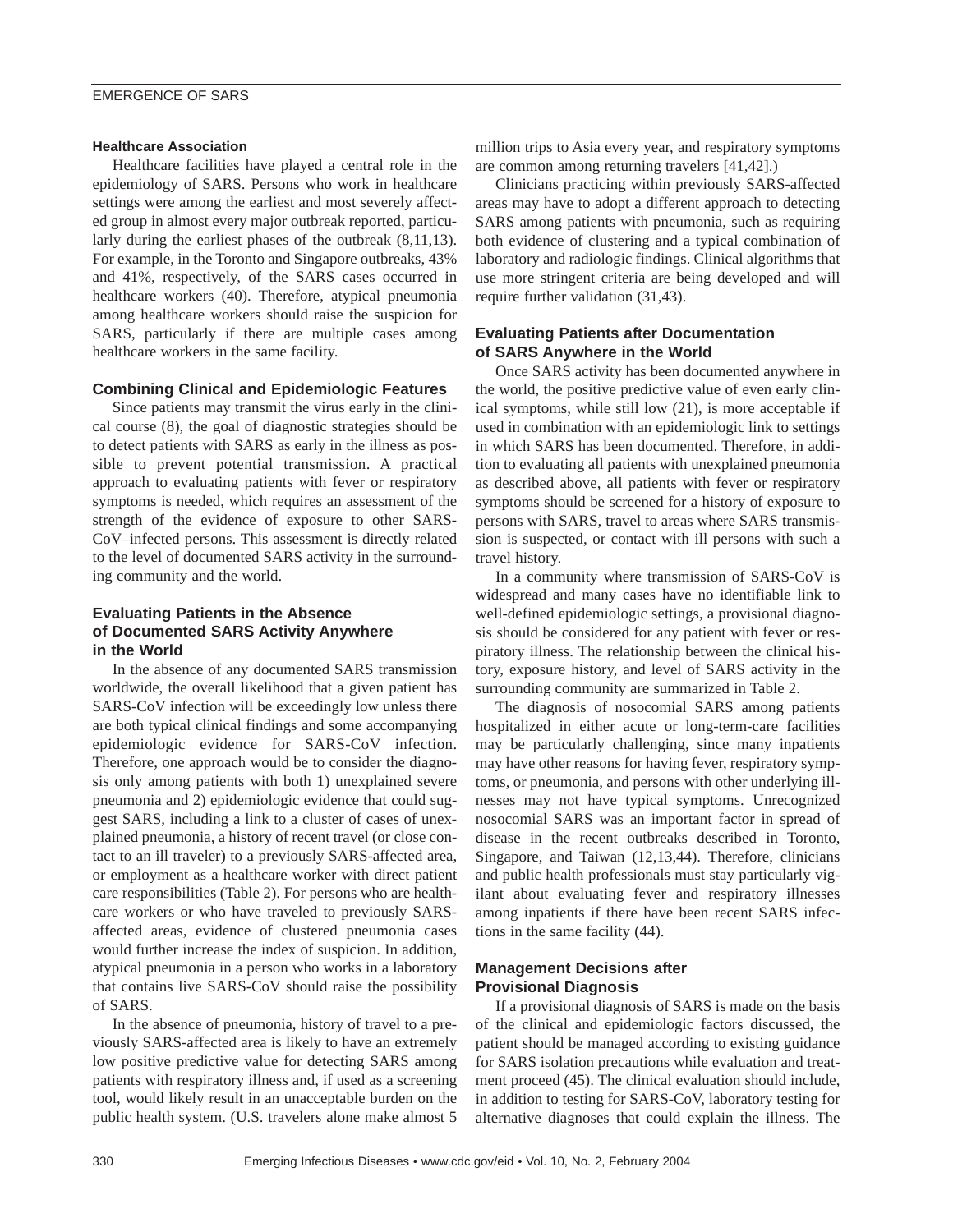| -acquired |
|-----------|
|           |

|            | <b>Clinical features</b>                                                        | Epidemiologic features                                                                                                                  |
|------------|---------------------------------------------------------------------------------|-----------------------------------------------------------------------------------------------------------------------------------------|
|            | Patients with severe pneumonia of<br>unknown cause                              | Recent exposure to other persons with unexplained pneumonia                                                                             |
|            |                                                                                 | Recent travel to previously SARS-affected area or close contact<br>with ill persons with a history of travel to such areas <sup>b</sup> |
|            |                                                                                 | Healthcare worker <sup>c</sup>                                                                                                          |
| documented | All patients with fever, especially<br>accompanied by headache, myalgias, rigor | Close contact with a person with known or suspected SARS                                                                                |
|            | Any patient with lower respiratory tract<br>symptoms                            | Exposure to any place in which active transmission of SARS is<br>documented or suspected                                                |
|            | Patients with severe pneumonia of<br>unknown cause                              | Close contact with a person with known or suspected SARS                                                                                |
|            |                                                                                 | Exposure to any place in which active transmission of SARS is<br>documented or suspected                                                |
|            |                                                                                 | If none of the above:                                                                                                                   |
|            |                                                                                 | Recent exposure to other persons with unexplained pneumonia<br>Recent travel to previously SARS-affected area or close contact          |
|            |                                                                                 | with ill persons with a history of travel to such areas<br>Healthcare worker                                                            |

-associated coronavirus infection should be

rs, or exposure to persons with pneumonia while traveling in a previously SARS-affected area.

Previously SARS-affected areas include areas in Southeast Asia in which SARS may originate and neighboring areas that may be at risk for early spread because of

Healthcare worker defined as one who has direct patient-care responsibilities. In addition, atypical pneumonia in a person who works in a laboratory that contains live -CoV should raise the possibility of SARS.

patients should be isolated for the duration of the period of communicability or until convincing evidence against SARS is documented. Although the duration of communicability is not known, in the recent outbreak the isolation of patients until 10 days after their fever was gone and their respiratory symptoms were improving seemed an effective method to prevent additional transmission (45,46).

## **Alternative Diagnoses**

Documenting the presence of other diseases does not exclude the possibility of SARS because patients with SARS-CoV infection can be co-infected with other respiratory pathogens (19,47). If the presence of an alternative diagnosis is to be used as justification for discontinuing SARS-specific isolation precautions, the alternative diagnoses should be based only upon tests with high positive predictive value, and the clinical illness should be fully explainable by the diagnosis. The possibility of secondary infection should be considered if the diagnosis of bacterial pneumonia is confirmed, since bacterial pneumonia is a well-known complication of viral respiratory tract infection and may occur following SARS-CoV infection.

Particular care should be taken in completely attributing the illness to an alternative diagnosis if the epidemiologic link to others known to have SARS-CoV infection is strong, or if the patient is part of an epidemiologic cluster of similar illnesses. In the latter instance, confirming an alternative diagnosis among more than one person within the cluster may be used as evidence against SARS, particularly if the clinical findings are not typical of SARS (e.g., upper respiratory symptoms).

## **Ruling out SARS**

The only currently available laboratory method for excluding the diagnosis of SARS-CoV infection is to obtain a negative result on serologic testing of a convalescent-phase serum sample obtained >28 days after onset of symptoms. For patients without evidence of pneumonia at the initial evaluation, serial observations over time may be helpful in identifying those in whom isolation precautions can be safely discontinued (21). Resolution of symptoms and lack of development of radiographic evidence of pneumonia by the 2nd week of illness argue against the diagnosis of SARS. Some patients with mild illness may be missed when this approach is used, but if that is the case, they likely will not play an epidemiologically important role in transmission.

Patients with documented pneumonia who have been given the provisional diagnosis of SARS should be treated as if they have SARS-CoV infection, unless there is convincing evidence for an alternative diagnosis or new epidemiologic information excludes the possibility that the patient was exposed to SARS

# **Importance of Communication**

Because early recognition of SARS depends upon identifying the epidemiologic linkage to SARS-affected persons or places, clinicians must remain updated with current information regarding the locations of SARS activity in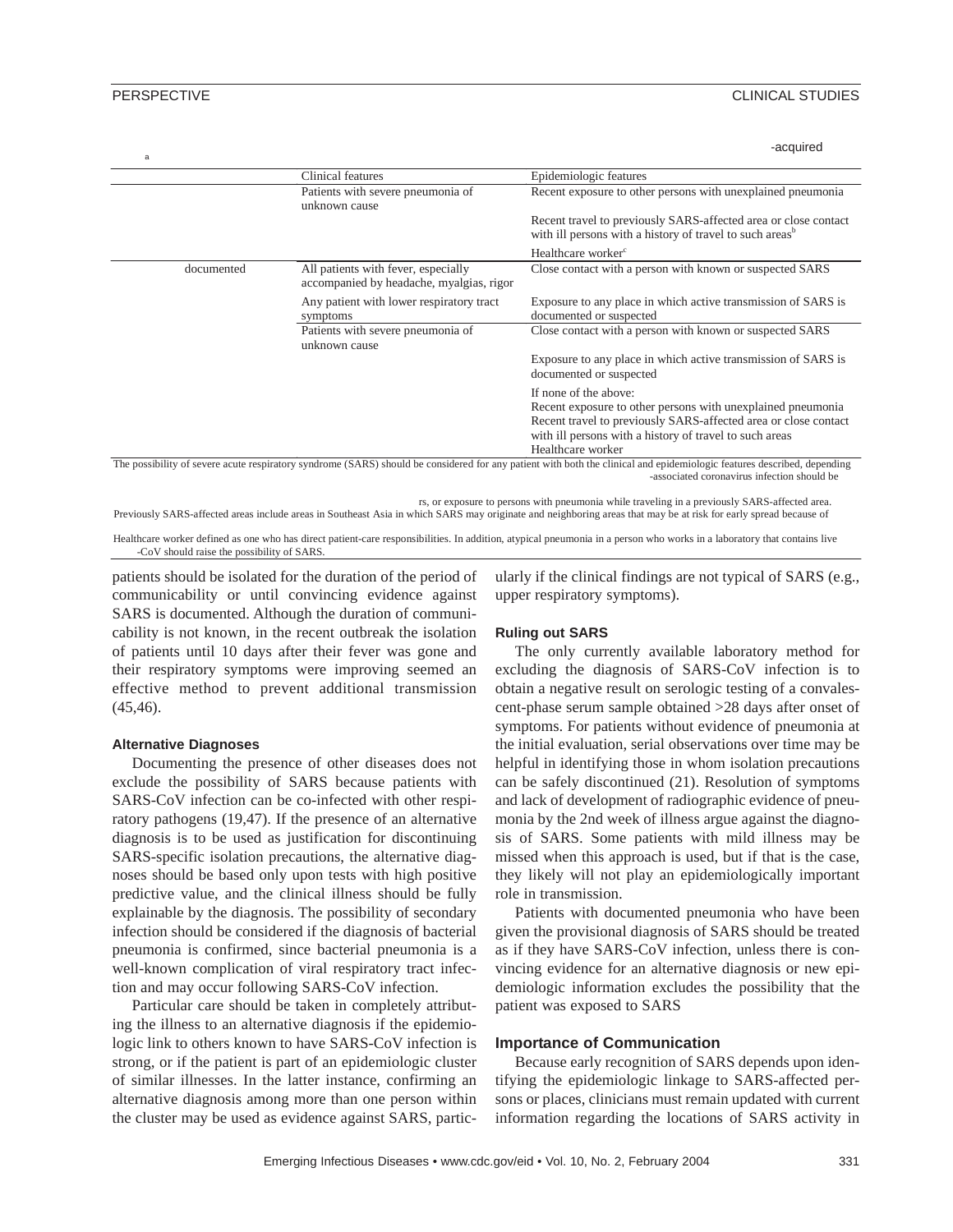order to obtain the appropriate history from the patients with fever or respiratory illness. Mechanisms for rapid communication between clinicians and public health agencies must be in place so that physicians can be updated frequently as outbreaks evolve both locally and globally. Such lines of communication will also be important in helping public health agencies more rapidly identify emerging areas of activity (such as clusters of illness) through clinician reports of patients with risk factors for SARS.

Similarly, communication among health authorities in different jurisdictions in a region and among countries around the world will be essential to assess risk for exposure for travelers returning from those areas. Information on SARS can be obtained from CDC and WHO Web sites, among others (available from: URL: http://www.cdc.gov and URL: http://www.who.int).

#### **Conclusions**

The framework that we have discussed for the early recognition of patients with SARS is based upon the knowledge and experience gathered during the recent worldwide outbreak, which suggests that clinical features alone cannot be used to conclusively distinguish SARS from other respiratory illnesses rapidly enough to inform early management decisions in a practical manner. Clinical features must be interpreted in the context of key epidemiologic risk factors, including epidemiologic linkage to other persons with pneumonia (i.e., clusters of cases of pneumonia clinically compatible with SARS), exposure to settings in which SARS activity is suspected or documented, and pneumonia among healthcare workers with direct patient care. Surveillance and additional research will be critical to help refine the epidemiologic, clinical, and laboratory features used to identify future infections with SARS, which will in turn help with the early detection and prevention of transmission of SARS-CoV infections.

#### **Acknowledgments**

We acknowledge Heather Burke for research assistance, Cliff McDonald and Jai Lingappa for recognizing the need for this manuscript, the many clinicians and public health partners who helped us formalize our thinking, and clinicians worldwide who cared for SARS patients during the midst of the outbreak and still found time to share their observations.

Dr. Jernigan is chief of the Intervention and Evaluation Section, Division of Healthcare Quality Promotion, National Center for Infectious Diseases, Centers for Disease Control and Prevention (CDC). He served as co-leader of CDC's SARS Clinical/Infection Control response team during the recent SARS outbreak.

#### **References**

- 1. Drosten C, Gunther S, Preiser W, van der Werf S, Brodt HR, Becker S, et al. Identification of a novel coronavirus in patients with severe acute respiratory syndrome. N Engl J Med 2003;348:1967–76.
- 2. Ksiazek TG, Erdman D, Goldsmith CS, Zaki SR, Peret T, Emery S, et al. A novel coronavirus associated with severe acute respiratory syndrome. N Engl J Med 2003;348:1953–66.
- 3. Kuiken T, Fouchier RA, Schutten M, Rimmelzwaan GF, van Amerongen G, van Riel D, et al. Newly discovered coronavirus as the primary cause of severe acute respiratory syndrome. Lancet 2003;362:263–70.
- 4. Breiman R, Evans M, Pereiser W, Maguire J, Schnur A, Li A, et al. Role of China in the quest to define and control severe acute respiratory syndrome. Emerg Infect Dis 2003;9:1037–41.
- 5. World Health Organization. Summary of probable SARS cases with onset of illness from 1 November 2002 to 31 July 2003 [January 20, 2004]. Available from: URL: http://www.who.int/csr/sars/country/ table2003\_09\_23/en/
- 6. World Health Organization. Update 96—Taiwan, China: SARS transmission interrupted in last outbreak area [August 31, 2003]. Available from: URL: http://www.who.int/csr/don/2003\_07\_05/en/
- 7. Seto WH, Tsang D, Yung RW, Ching TY, Ng TK, Ho M, et al. Effectiveness of precautions against droplets and contact in prevention of nosocomial transmission of severe acute respiratory syndrome (SARS). Lancet 2003;361:1519–20.
- 8. Varia M, Wilson S, Sarwal S, McGeer A, Gournis E, Galanis E, et al. Investigation of a nosocomial outbreak of severe acute respiratory syndrome (SARS) in Toronto, Canada. CMAJ 2003;169:285–92.
- 9. Tomlinson B, Cockram C. SARS: experience at Prince of Wales Hospital, Hong Kong. Lancet 2003;361:1486–7.
- 10. Chowell G, Fenimore PW, Castillo-Garsow MA, Castillo-Chavez C. SARS outbreaks in Ontario, Hong Kong and Singapore: the role of diagnosis and isolation as a control mechanism. J Theor Biol 2003;224:1–8.
- 11. Lee N, Hui D, Wu A, Chan P, Cameron P, Joynt GM, et al. A major outbreak of severe acute respiratory syndrome in Hong Kong. N Engl J Med 2003;348:1986–94.
- 12. Centers for Disease Control and Prevention. Severe acute respiratory syndrome—Singapore, 2003. MMWR Morb Mortal Wkly Rep 2003;52:405–11.
- 13. Centers for Disease Control and Prevention. Severe acute respiratory syndrome—Taiwan, 2003. MMWR Morb Mortal Wkly Rep 2003;52:461–6.
- 14. Riley S, Fraser C, Donnelly CA, Ghani AC, Abu-Raddad LJ, Hedley AJ, et al. Transmission dynamics of the etiological agent of SARS in Hong Kong: impact of public health interventions. Science 2003;300:1961–6.
- 15. Lipsitch M, Cohen T, Cooper B, Robins JM, Ma S, James L, et al. Transmission dynamics and control of severe acute respiratory syndrome. Science 2003;300:1966–70.
- 16. Dye C, Gay N. Epidemiology. Modeling the SARS epidemic. Science 2003;300:1884–5.
- 17. Donnelly CA, Ghani AC, Leung GM, Hedley AJ, Fraser C, Riley S, et al. Epidemiological determinants of spread of causal agent of severe acute respiratory syndrome in Hong Kong. Lancet 2003;361:1761–6.
- 18. Booth CM, Matukas LM, Tomlinson GA, Rachlis AR, Rose DB, Dwosh HA, et al. Clinical features and short-term outcomes of 144 patients with SARS in the greater Toronto area. JAMA 2003;289:2801–9.
- 19. Poutanen SM, Low DE, Henry B, Finkelstein S, Rose D, Green K, et al. Identification of severe acute respiratory syndrome in Canada. N Engl J Med 2003;348:1995–2005.